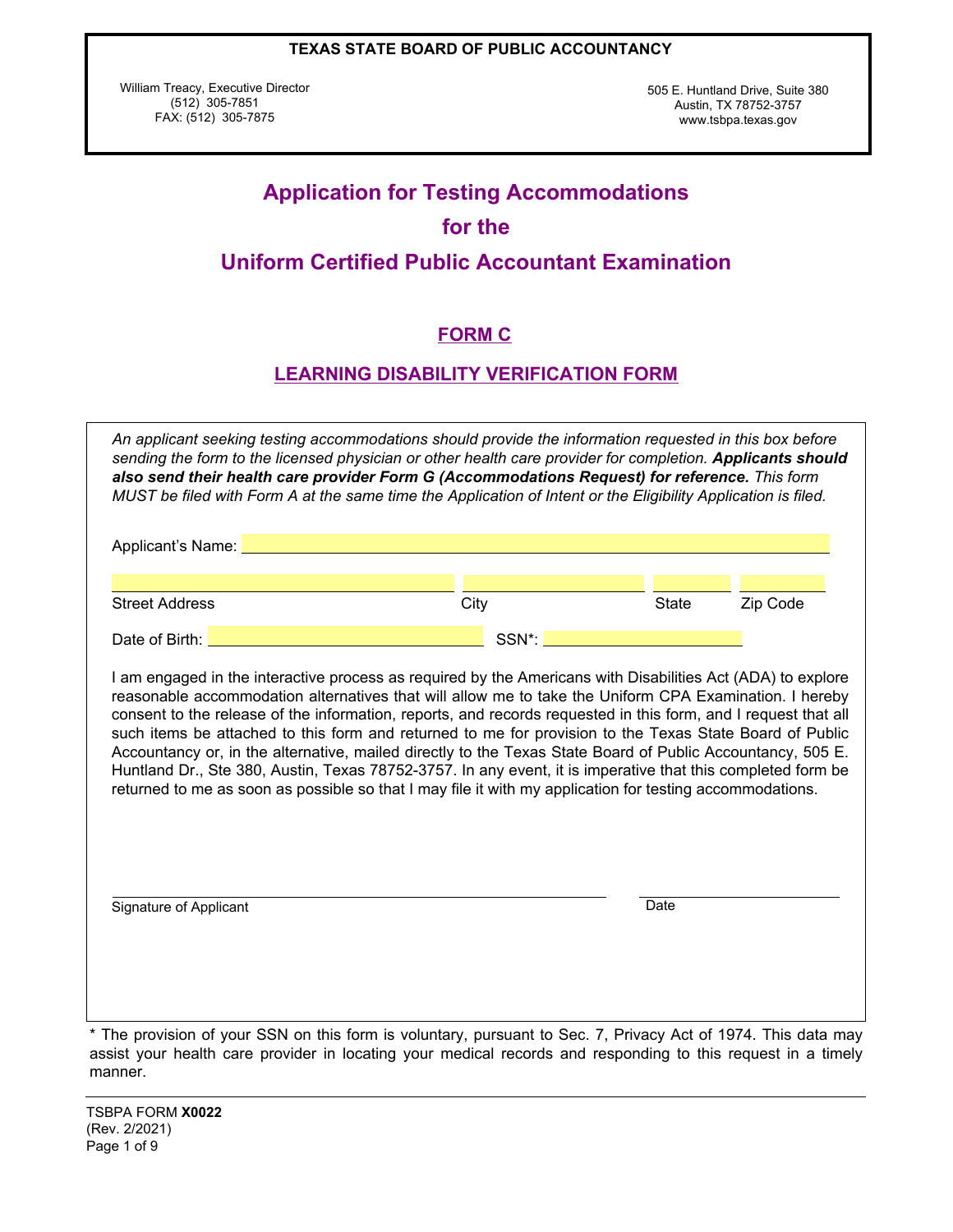William Treacy, Executive Director (512) 305-7851 FAX (512) 305-7875

505 E. Huntland Drive, Suite 380 Austin, TX 78752-3757 www.tsbpa.texas.gov

*IMPORTANT NOTICE: The remainder of this form must be completed by a licensed physician or other licensed health care provider qualified to diagnose and treat adults with a learning disability. It is important that the information be typed or printed legibly. PLEASE INCLUDE THE INFORMATION REQUESTED IN THE SPACES PROVIDED. DO NOT answer these inquiries with a notation referring to attached records.*

*An applicant with a specific learning disability must have been identified by an approved psychoeducational assessment process which includes data from both cognitive and achievement measures. In addition, all such testing must also:*

*1. have been administered within the past three years;*

- *2. have identified an information-processing deficit;*
- *3. have certified that this patient's aptitude is within the normal range; and*
- *4. have identified an aptitude-achievement discrepancy of 1.5 standard deviations.*

# **LICENSED PHYSICIAN OR OTHER HEALTH CARE PROVIDER**

| <b>Current Position:</b><br><u> 1989 - Andrea State Barbara, amerikan personal di sebagai personal di sebagai personal di sebagai personal d</u> |                                         |       |     |
|--------------------------------------------------------------------------------------------------------------------------------------------------|-----------------------------------------|-------|-----|
|                                                                                                                                                  |                                         |       |     |
| Street address                                                                                                                                   | City                                    | State | Zip |
| Telephone Number: ( )                                                                                                                            | Fax Number: $\frac{(\qquad)}{(\qquad)}$ |       |     |
| License/Certification Number & Jurisdiction: ___________________________________                                                                 |                                         |       |     |
|                                                                                                                                                  |                                         |       |     |

1. Describe the credentials that qualify you to diagnose and/or verify the applicant's learning disability. Please note that in order to be considered qualified you must have comprehensive training in the field of learning disabilities in general, and you must have comprehensive training and direct experience in working with an **adult population**. Be sure to include in your description sufficient information about these aspects of your credentials.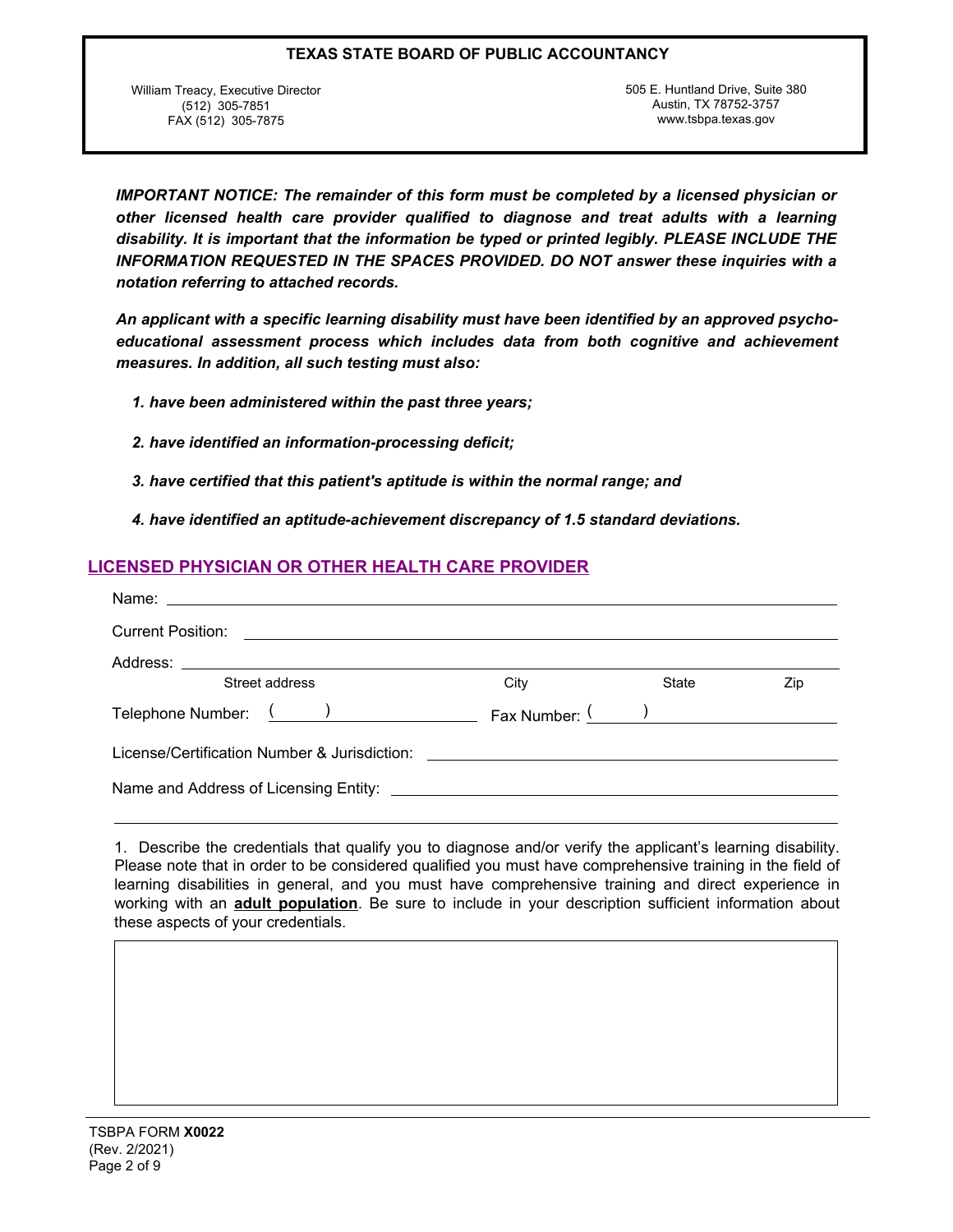William Treacy, Executive Director (512) 305-7851 FAX (512) 305-7875

505 E. Huntland Drive, Suite 380 Austin, TX 78752-3757 www.tsbpa.texas.gov

2. Describe your credentials in the area of testing, statistical measurement, or psychometrics.

3. Describe your training in the area of making recommendations for specific time accommodations on examination such as the CPA Exam.

## **INFORMATION CONCERNING APPLICANT'S DISABILITY**

4. State the specific diagnosis of the disability affecting applicant.

5. When was applicant first diagnosed with this condition?

6. Did you make the initial diagnosis? \_\_\_\_\_\_ Yes \_\_\_\_\_ No

7. If "No", state the name, address, and telephone number of the professional who made the initial diagnosis: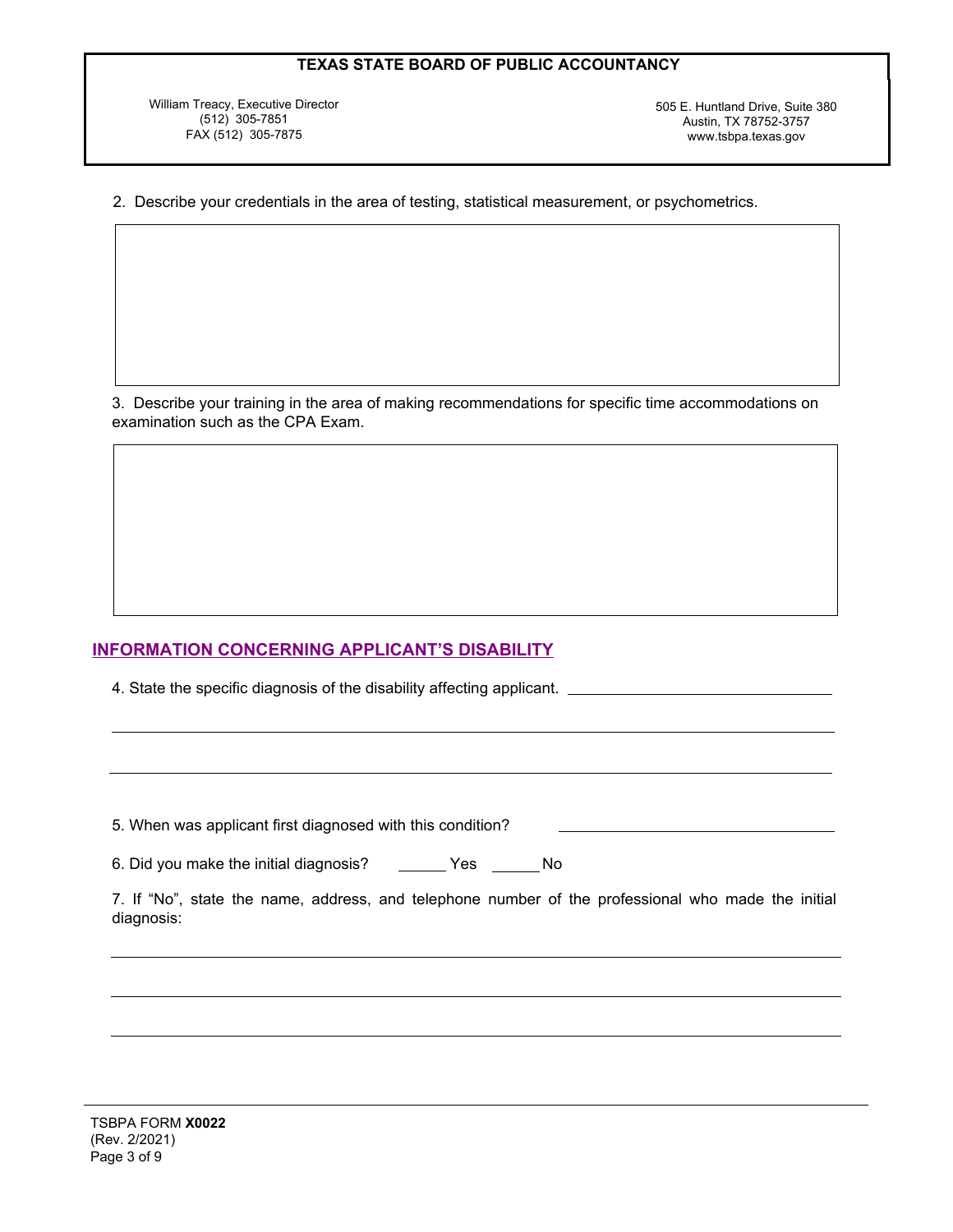William Treacy, Executive Director (512) 305-7851 FAX (512) 305-7875

505 E. Huntland Drive, Suite 380 Austin, TX 78752-3757 www.tsbpa.texas.gov

8. In the box below, describe the specific diagnostic criteria and/or diagnostic tests used to diagnose applicant, including date(s) of evaluation, test results, and a detailed interpretation of test results. **Please note that you must attach to this form or provide directly to the Board a complete copy of the evaluation and assessment tools conducted, as well as copies of your notes and other records relating to the applicant.**

*Continue on a separate page if you need more space.*

9. State the date that cognitive assessment of applicant was completed:

10. State the date that achievement assessment of applicant was completed:

11. List all of applicant's test scores which document that applicant is 1.5 standard deviations below aptitude.

12. State each date you have seen applicant for a consultation:

13. When was your last complete evaluation of the applicant?

14. What occasioned this evaluation (i.e., specific complaints, need for updated evaluation for accommodations, etc.)?

15. Briefly describe your treatment of this disability or condition and the effect of the treatment on the disability or condition.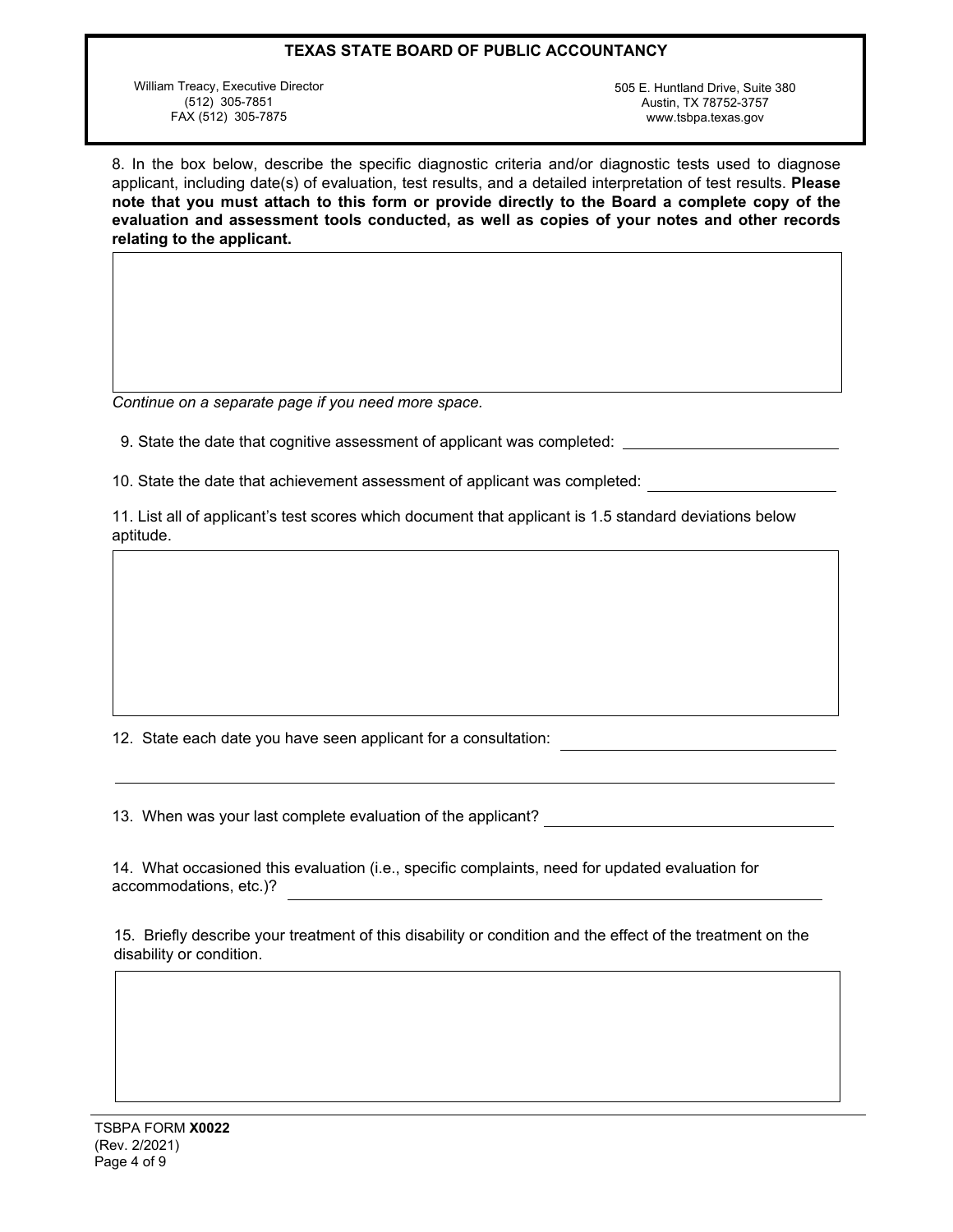William Treacy, Executive Director (512) 305-7851 FAX (512) 305-7875

505 E. Huntland Drive, Suite 380 Austin, TX 78752-3757 www.tsbpa.texas.gov

16. State each medication you have prescribed for this disability or condition, and describe how this medication affects, abates, or treats the disability or condition.

17. Summarize any side effects the applicant has experienced with any of these medications, specifically including any which will affect his/her performance on the CPA Exam.

18. In its **current** state, is the applicant's disability temporary or permanent? Permanent \_\_\_\_\_\_\_ Temporary

19. If you indicated the disability to be temporary, state when and under what conditions the disability/ condition is likely to abate.

20. Describe in detail any major life activities which are **substantially limited** by the applicant's diagnosed disability **at the current time**. If there are none, please so state.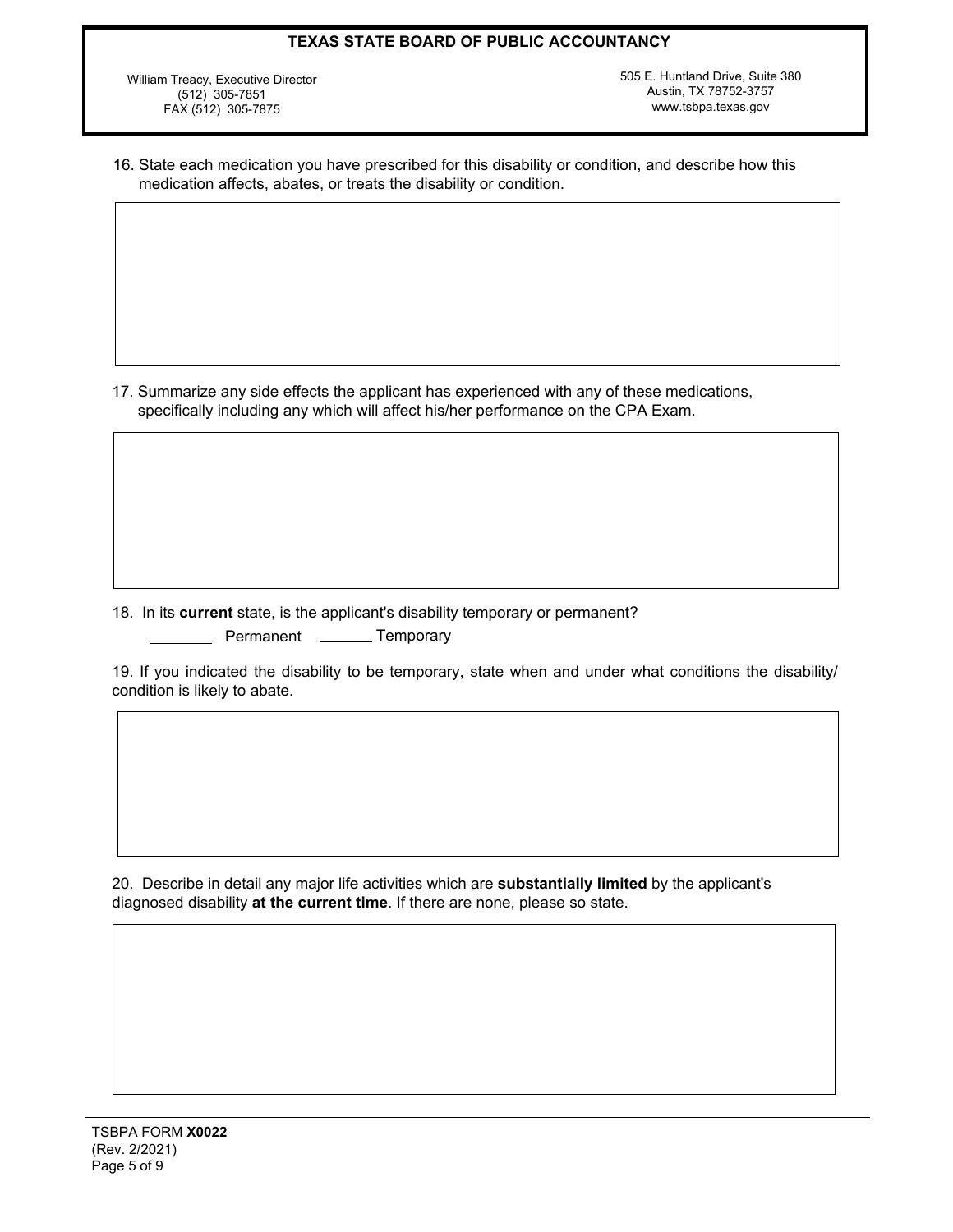William Treacy, Executive Director (512) 305-7851 FAX (512) 305-7875

505 E. Huntland Drive, Suite 380 Austin, TX 78752-3757 www.tsbpa.texas.gov

# **RECOMMENDED TESTING ACCOMMODATIONS**

As background for the specific inquiries we make concerning the applicant's need for testing accommodations on the Uniform CPA Examination (CPA Exam), a description of the CPA Exam is provided, as well as the standard testing conditions under which it is administered.

**Test Format**: The CPA Exam is offered in a computer-based format. There are four timed sections of the CPA Exam, and each section covers various knowledge, skills, and abilities that an entry-level CPA should possess. The applicant is required to take and pass each section with a minimum score of 75%. Sections can be taken independently of other sections and in any order. Sections are presented in "testlets." Each testlet is comprised of either a group of 24-30 multiple-choice questions or 6-7 taskbased simulations. The Business Environment and Concepts (BEC) section has no simulations, but 3 written communication exercises.

**Testing Center:** The CPA Exam is offered at Prometric Testing Centers. Testing centers will have workstations in a room. The applicant will be escorted to a workstation by a test center administrator. The workstation will provide a standard computer keyboard, monitor, and mouse. Applicants are provided noise reducing headphones and erasable noteboard and pens. Each workstation has soundproof half walls and a swivel office chair. The applicant must remain seated during the exam, except for optional breaks of approximately 10 minutes between testlets. A 15-minute off the clock break may be taken between testlets 3 and 4. Neither food nor drinks are permitted at the workstation.

**Test Scheduling:** The applicant schedules the date, time, and place for each section of the exam. Testing Centers are usually open during normal business hours; however, some offer exam times in the evenings and on weekends.

**Multiple-Choice Questions (MCQ)**: Multiple-choice questions are grouped in testlets that are constructed to appear together. Only one question and four possible answers are presented on the computer monitor at a time. The applicant selects an answer by using the "point and click method" with the computer's mouse.

**Task-Based Simulations (TBS):** TBS are condensed case studies that test accounting knowledge and skills using real-life work-related situations. All TBS are intended to assess knowledge and skills that are appropriate for an entry-level accountant. The applicant may be asked to provide answers by:

- creating a spreadsheet;
- calculating an answer using an on-screen four-function calculator or by using the paper and pencil provided by the Testing Center;
- selecting answers from an on-screen drop-down box and fill-in check boxes;
- entering numbers into an on-screen table or form;
- researching on-screen authoritative literature: and,
- cutting and pasting information into specified areas of the exam.

**Written Communication Tasks (WCT):** The applicant will type a written response to each communications question using a standard computer keyboard and word processor. The word processor has basic functions, shortcuts, and spellcheck.

**Breaks:** The applicant has an opportunity to take an optional break between testlets. A 15-minute off the clock break may be taken between testlets 3 and 4.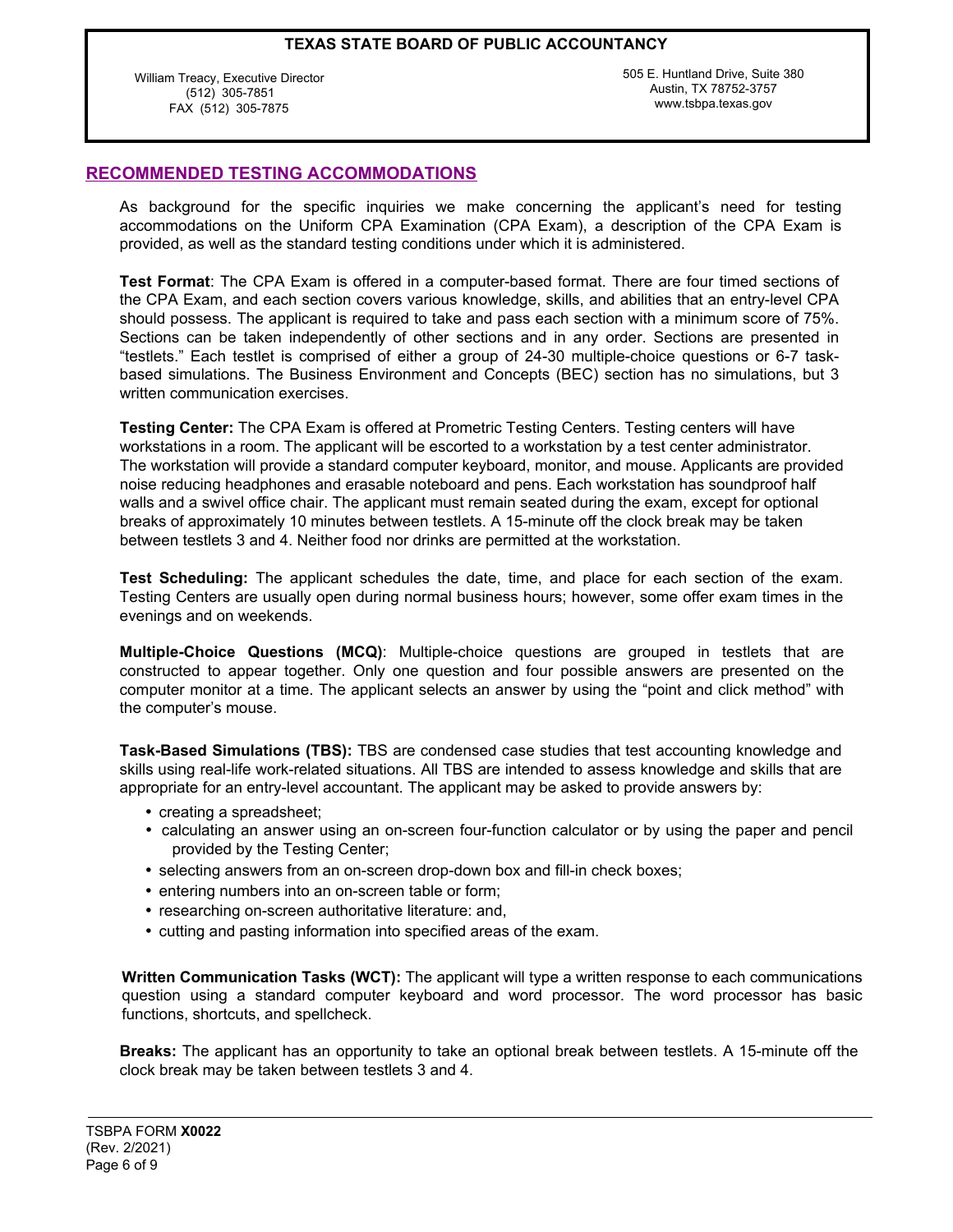William Treacy, Executive Director (512) 305-7851 FAX (512) 305-7875

505 E. Huntland Drive, Suite 380 Austin, TX 78752-3757 www.tsbpa.texas.gov

|                                              |                                | <b>Multiple-Choice</b> |                 | Task-Based<br><b>Simulations</b> |                 | <b>Written Communications</b> |                |
|----------------------------------------------|--------------------------------|------------------------|-----------------|----------------------------------|-----------------|-------------------------------|----------------|
| <b>CPA Exam Section</b>                      | <b>Allotted</b><br><b>Time</b> | <b>Questions</b>       | <b>Testlets</b> | <b>Questions</b>                 | <b>Testlets</b> | <b>Tasks</b>                  | <b>Testlet</b> |
| Auditing and Attestation                     | 4 hours                        | 72                     | 2               | 8                                | 3               | 0                             | 0              |
| <b>Business Environment</b><br>and Concepts  | 4 hours                        | 62                     | 2               | 4                                | $\overline{2}$  | 3                             |                |
| <b>Financial Accounting</b><br>and Reporting | 4 hours                        | 66                     | $\overline{2}$  | 8                                | 3               | 0                             | 0              |
| Regulation                                   | 4 hours                        | 76                     | $\overline{2}$  | 8                                | 3               | 0                             | 0              |

21. Please review allowable accommodations by referencing Form G - Accommodations Request. For each recommended accommodation, clearly and completely state the specific reason you recommend such accommodation. You may only recommend the accommodations listed on Form G.

# **Auditing and Attestation - Allotted time 4 hours**

| Accommodation requested as<br>specified on Form G | Specific rationale for accommodation on this section |
|---------------------------------------------------|------------------------------------------------------|
|                                                   |                                                      |
|                                                   |                                                      |
|                                                   |                                                      |

# **Financial Accounting and Reporting - Allotted time 4 hours**

| Accommodation requested as<br>specified on Form G | Specific rationale for accommodation on this section |
|---------------------------------------------------|------------------------------------------------------|
|                                                   |                                                      |
|                                                   |                                                      |
|                                                   |                                                      |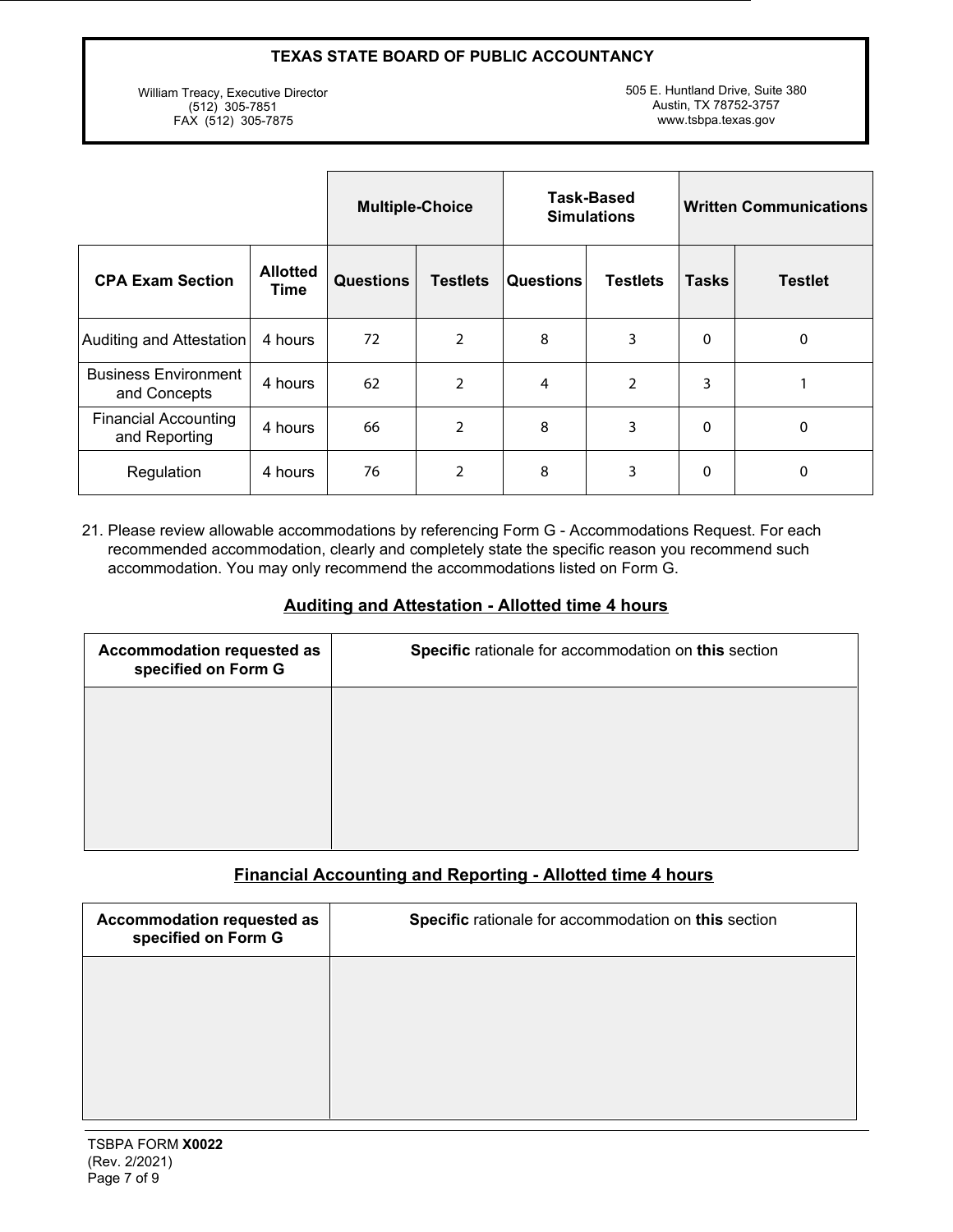William Treacy, Executive Director (512) 305-7851 FAX (512) 305-7875

505 E. Huntland Drive, Suite 380 Austin, TX 78752-3757 www.tsbpa.texas.gov

# **Regulation - Allotted time 4 hours**

| Accommodation requested as<br>specified on Form G | Specific rationale for accommodation on this section |
|---------------------------------------------------|------------------------------------------------------|
|                                                   |                                                      |
|                                                   |                                                      |
|                                                   |                                                      |
|                                                   |                                                      |

# **Business Environment and Concepts - Allotted time 4 hours**

| Accommodation requested as<br>specified on Form G | Specific rationale for accommodation on this section |
|---------------------------------------------------|------------------------------------------------------|
|                                                   |                                                      |
|                                                   |                                                      |
|                                                   |                                                      |
|                                                   |                                                      |

22. If you recommend additional testing time based on the applicant's reduced typing speed or ability, please describe all tests conducted by you or relied on by you to determine the speed at which the applicant types, as compared to that of a person without the applicant's disability.